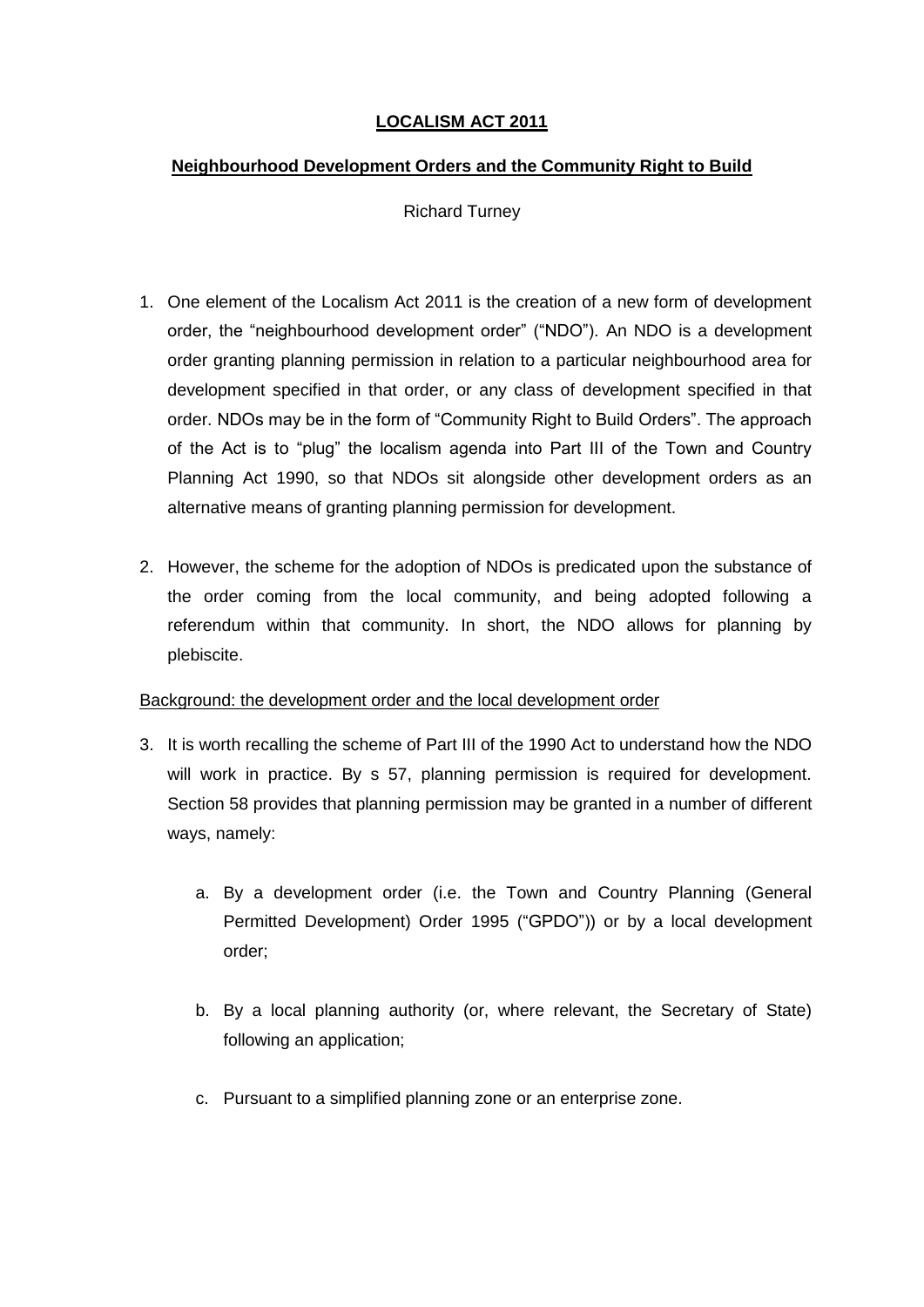- 4. The Localism Act 2011 will add a further means of granting planning permission, namely by NDO. The operation of the GPDO is well known to those who work in the planning system and it grants permission for a range of developments, such as residential extension, agricultural buildings and so on.
- 5. Local development orders (ss 61A 61D TCPA 1990) are perhaps less well known, having been introduced by s 40 Planning and Compulsory Purchase Act 2004. The purpose of the local development order is to allow LPAs to grant planning permission for particular developments, or particular classes of development, which are provided for in the authorities local development documents. This scheme is particularly notable because – contrary to the established system in the UK – it merges the process of plan making and development control (as seen in North America with "zoning"). Local development orders must be in accordance with a DPD, and PPS 12 advises that the development order be promoted alongside the DPD. There is provision for the Secretary of State to intervene in the making of the order, and provision akin to those in respect of the GPDO as to disapplication, revocation and compensation.
- 6. Local development orders have been used in a variety of different contexts:
	- a. The development of an aviation related business park at Newquay Airport;
	- b. The use of small-scale renewable energy infrastructure within business parks;
	- c. The regeneration of a town centre by permitting changes of use of ground floor units.
- 7. With local development orders already available to LPAs, it seems that the NDO will have to assume a different role relating to neighbourhood planning ambitions as opposed to those of wider interest at the LPA level.

#### The NDO and its place in the localism scheme

8. The NDO system needs to be seen in the wider context of the new "powers" afforded to communities. In particular, NDOs are closely related to neighbourhood development plans. However, they also relate closely to the wider scheme of "community empowerment" in Part 5 of the Localism Act 2011. For example, the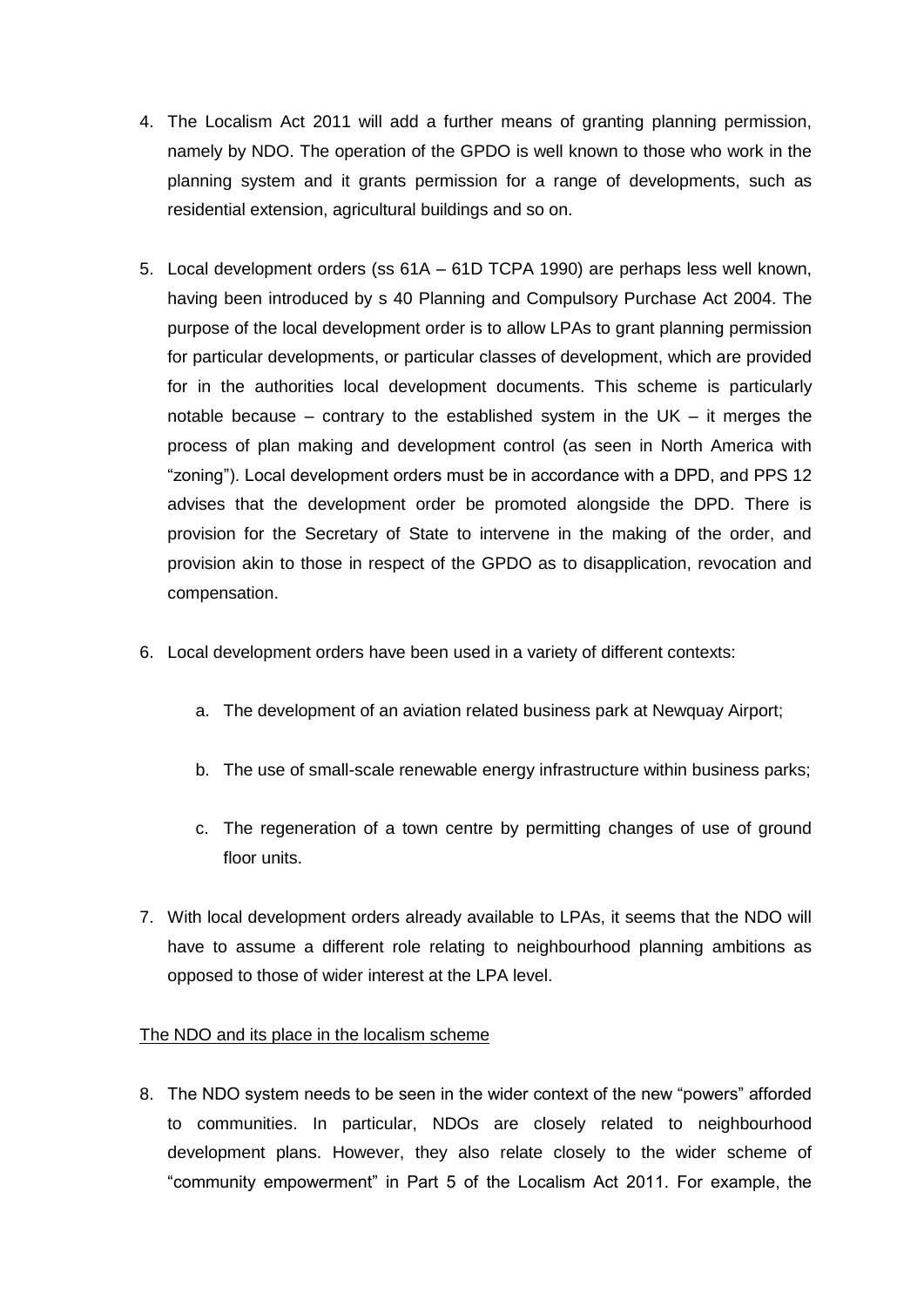provisions in respect of the compilation of lists of assets of community value, and the consequential provision for community groups to have first refusal upon disposal of those assets, can together with NDOs form a suite of powers which allow a local community to bring forward development.

#### Making an NDO

- 9. The procedure for making an NDO is to be set out in ss 61E 61Q and a new Schedule 4B to the TCPA 1990. What follows is not intended to be a comprehensive analysis of those lengthy provisions, but an overview of the mechanism for making the order:
	- a. The first step is for LPAs to designate "neighbourhood areas". The power to designate such an area only arises where a parish council or a body capable of being designated a neighbourhood forum has requested the designation of a neighbourhood area. Rules will be prescribed in respect of the creation of neighbourhood forums (s 61I). A parish council may ask for the designation of a neighbourhood area in respect of the whole or part of the parish, and neighbourhood forum can only ask for the designation if the land does not fall within the area of a parish council. Neighbourhood areas may not overlap with each other. Regulations will set out the process for designation and for public participation in that process (s 61G);
	- b. In designating a neighbourhood area, the LPA must consider whether to designate it a "business area". Such a designation may only be made if, having regard to prescribed criteria, the LPA consider that the area is wholly or predominantly business in nature (s 61H);
	- c. A "qualifying body" (i.e. the parish council or a neighbourhood forum<sup>1</sup>) may submit a proposal for an NDO in respect of a neighbourhood area to the LPA. Guidance ("standards") will be given as to the form and substance of a proposal for an NDO, and regulations will be made as to publicity and consultation (Sch 4B, paras 1 & 4). The LPA is obliged to give advice and assistance in making the NDO (Sch 4B, para 3. The LPA must consider whether the proposed NDO complies with the statutory requirements, and if

**.** 

 $1$  Or in the case of CRBOs, a community organisation (see below)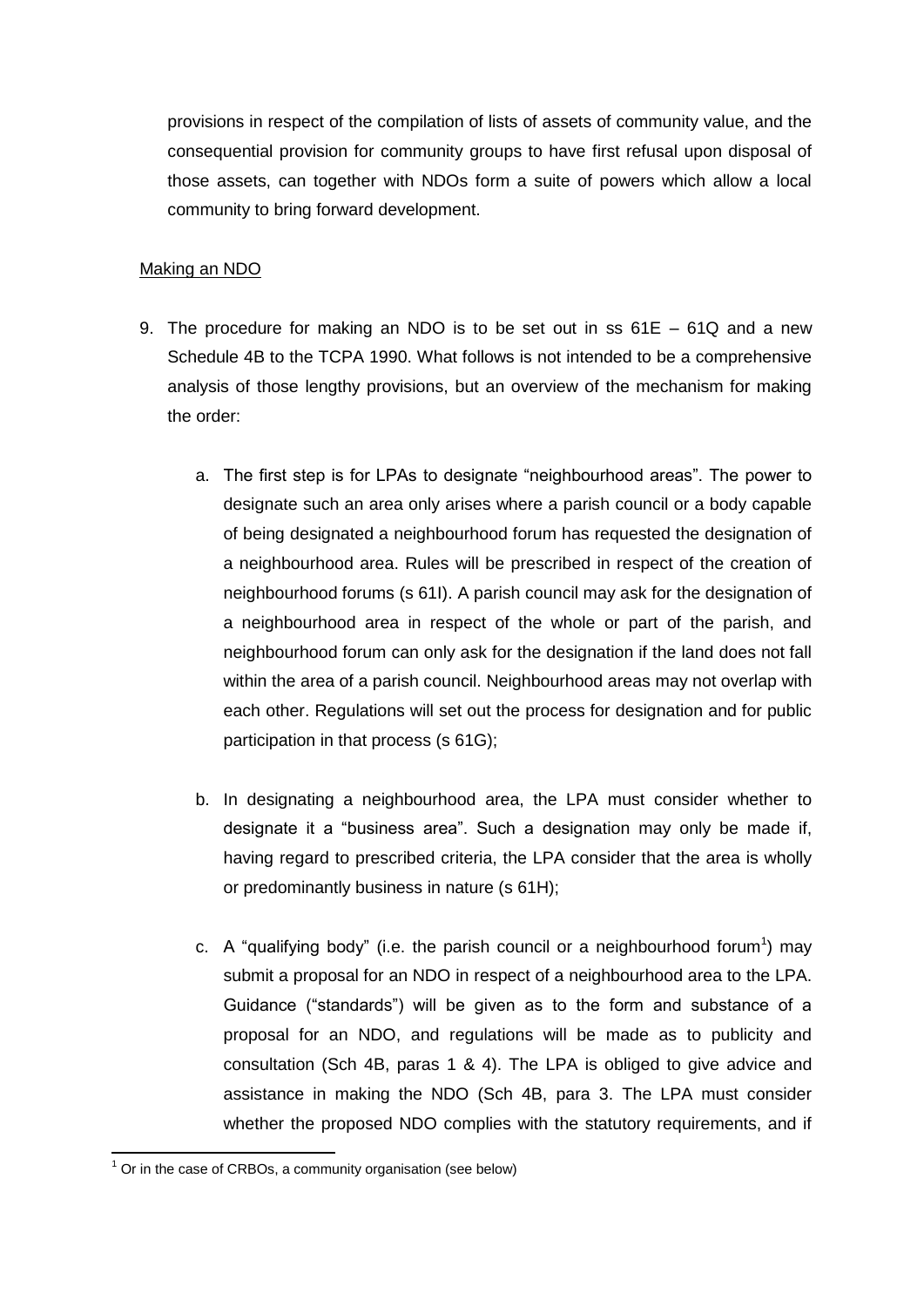so notify the qualifying body of the same (Sch 4B, paras 5 & 6). It should be noted that this stage does not allow the LPA to review the merits of the proposal;

- d. Once the LPA has expressed its satisfaction that the statutory requirements have been complied with, it must submit the draft NDO for independent examination. The person conducting the examination may be appointed by the LPA if the qualifying body consents to that, or alternatively the examination will be conducted by a person appointed by the Secretary of State (Sch 4B, para 7);
- e. The questions on examination are whether the statutory requirements have been met, and whether the order meets the "basic conditions" which include whether it is appropriate to make the NDO having regard to national policy, the need to preserve listed buildings and conservation areas, the achievement of sustainable development, "general conformity with the strategic policies contained in the development plan" and compliance with EU law (Sch 4B, para 8). The general rule is that independent examination will take place on the basis of written representations, although provision is made for oral hearing (Sch 4B, para 9);
- f. The examiner must recommend that the draft order is submitted to a referendum, that modifications are made, or that it is refused. Modifications may only relate to bringing the proposal into compliance with the statutory requirements and the "basic conditions" – it is not for the examiner to re-write the order (Sch 4B, para 10). The recommendations are then considered by the LPA, which will decide what action to take. The LPA is at this point entitled to depart from the recommendations of the examiner, including as to compliance with the "basic conditions". This may trigger a further examination (Sch 4B, para 13);
- g. The LPA may then send the draft NDO out for a referendum. It is for the LPA to make the arrangements for the referendum. The referendum area is identified in the NDO. Those entitled to vote in local elections are entitled to vote in the referendum (Sch 4B, para 14);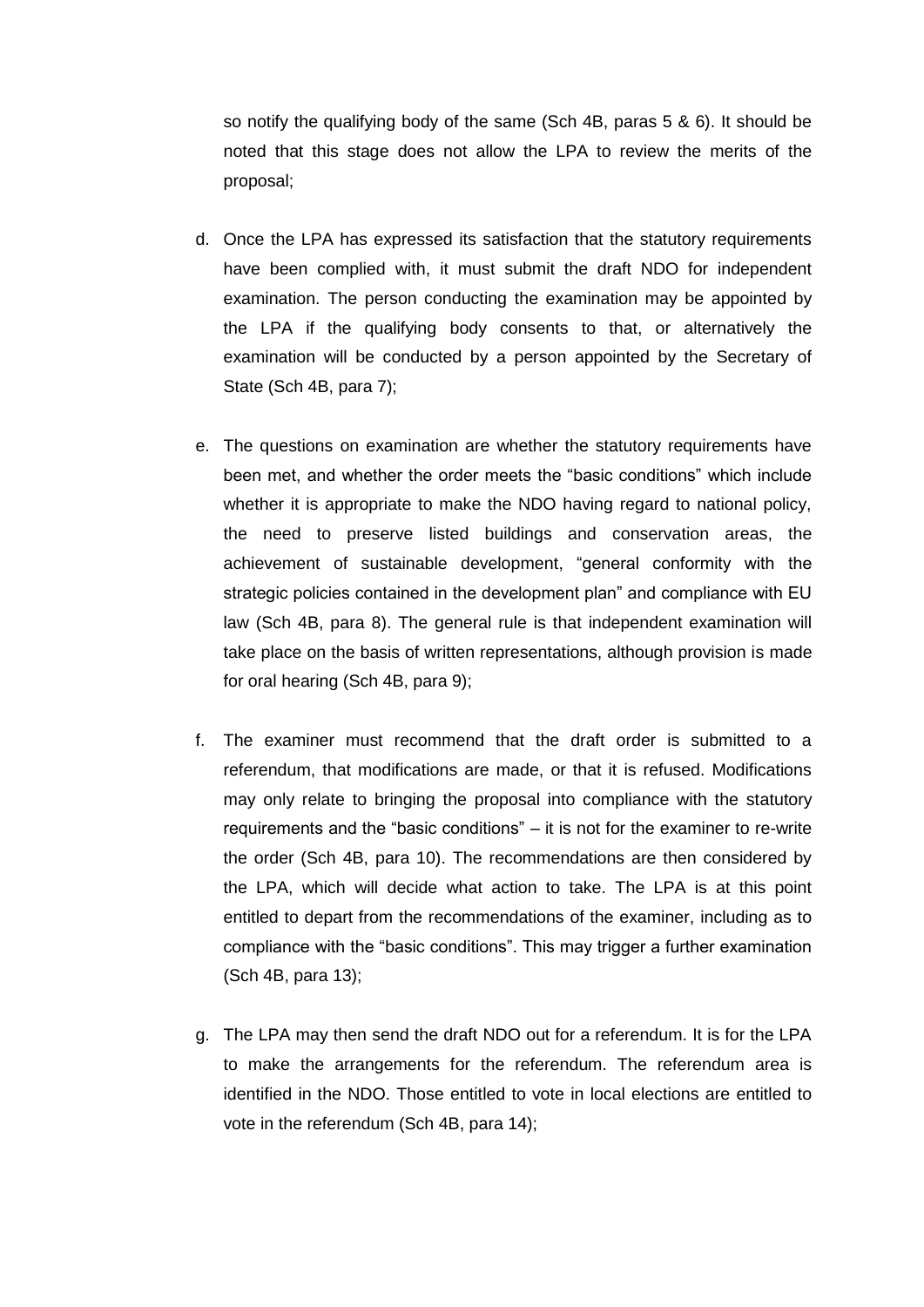- h. Where the NDO relates to a "business area" there must be a second referendum of non-domestic ratepayers and other prescribed persons in the area concerned (Sch 4B, para 15);
- i. If a referendum succeeds by a simple majority, the LPA must make the NDO as soon as practicable after the referendum (s 61E(4)) unless to do so would breach an EU obligation or ECHR rights (s 61E(8)). If there are two referenda (in a business area) then the LPA may still make the NDO (but is not required to) (s 61E(5)).
- 10. Throughout the process, the LPA is required to have regard to the Secretary of State's guidance (s 61O). The making of an NDO, the decision of the LPA as to whether to accept the recommendations of the examiner, or the conduct of a referendum may be challenged by way of judicial review, subject to a six week time limit (s 61N).

### Effect of an NDO

- 11. An NDO may be made in respect of all the land in a neighbourhood area, part of that land, or a specific site (s 61J(1)). The NDO may grant permission for any development so long as it is not excluded development. Excluded development is defined as (s 61K):
	- a. County matters including waste operations;
	- b. Development listed in Annex 1 to the EIA Directive;
	- c. Nationally significant infrastructure projects (see Planning Act 2008);
	- d. Prescribed development (or development in a prescribed area).
- 12. Permission may be granted subject to conditions and/or prior approval (s 61L(1)) and provision may be made for approvals to be determined by the parish council rather than the LPA. Provision is also made for the revocation of an NDO by the Secretary of State or the LPA, or modification by the LPA with the consent of the qualifying body.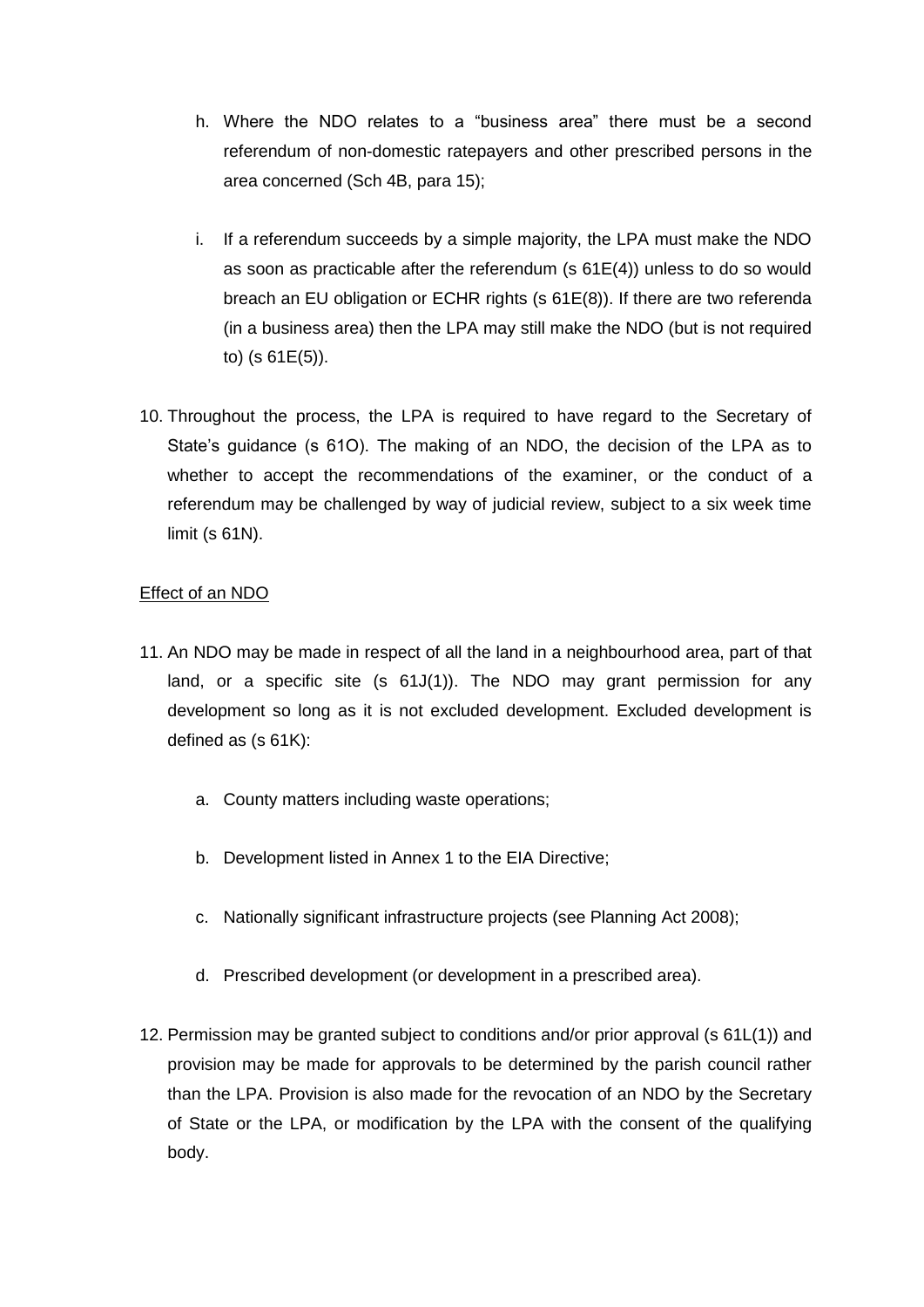#### Community right to build orders

- 13. The new Schedule 4C to the 1990 Act makes provision for community right to build orders, which are a special form of NDO. A CRBO is an NDO which has been made pursuant to a proposal by a community organisation and must relate to specific development at a specific site (Sch 4C, para 2). Regulations may be made to restrict the scope of CRBOs.
- 14. "Community organisations" which can seek CRBOs are bodies corporate which are established to further the social, economic and environmental well-being of individuals living, or wanting to live, in a particular area and which meet other prescribed criteria. Regulations will be made to specify how community organisations shall operate. A community organisation will be treated as a qualifying body for making a CRBO if the area of the development consists of or includes a neighbourhood area and more than half the members of the organisation live in that area. The LPA may decline to consider a proposal for a CRBO if there is another proposal is pending (for an NDO or CRBO) and the development and site to which that proposal relates is the same or substantially the same.
- 15. Subject to the identity of the body proposing the order, generally speaking, the procedure for making a CRBO follows the procedure for making any other NDO. However, regulations may be made to prevent the exercise of enfranchisement rights in respect of land which is the subject of a CRBO (Sch 4C, para 11). The nature of development permitted by a CRBO is slightly more restricted than that permitted under an NDO, because development in Schedule 2 of the EIA Regulations which is likely to have significant effects on the environment, or development likely to havge significant effects on a European protected site, is excluded (Sch 4C, para 6).

#### Potential application

16. It of course remains to be seen whether extensive use will be made of NDOs, and for what purposes they will be used. The Government's publicity has been focused on CRBOs, and their potential application to community facilities such as sports facilities, as well as new affordable housing. In Cornwall, Penzance Town Council is intending to promote an NDO to allow the replacement of windows and doors within a certain area, so long as the proposals comply with a design guide. Such schemes may be attractive in areas with distinctive neighbourhood characteristics and existing